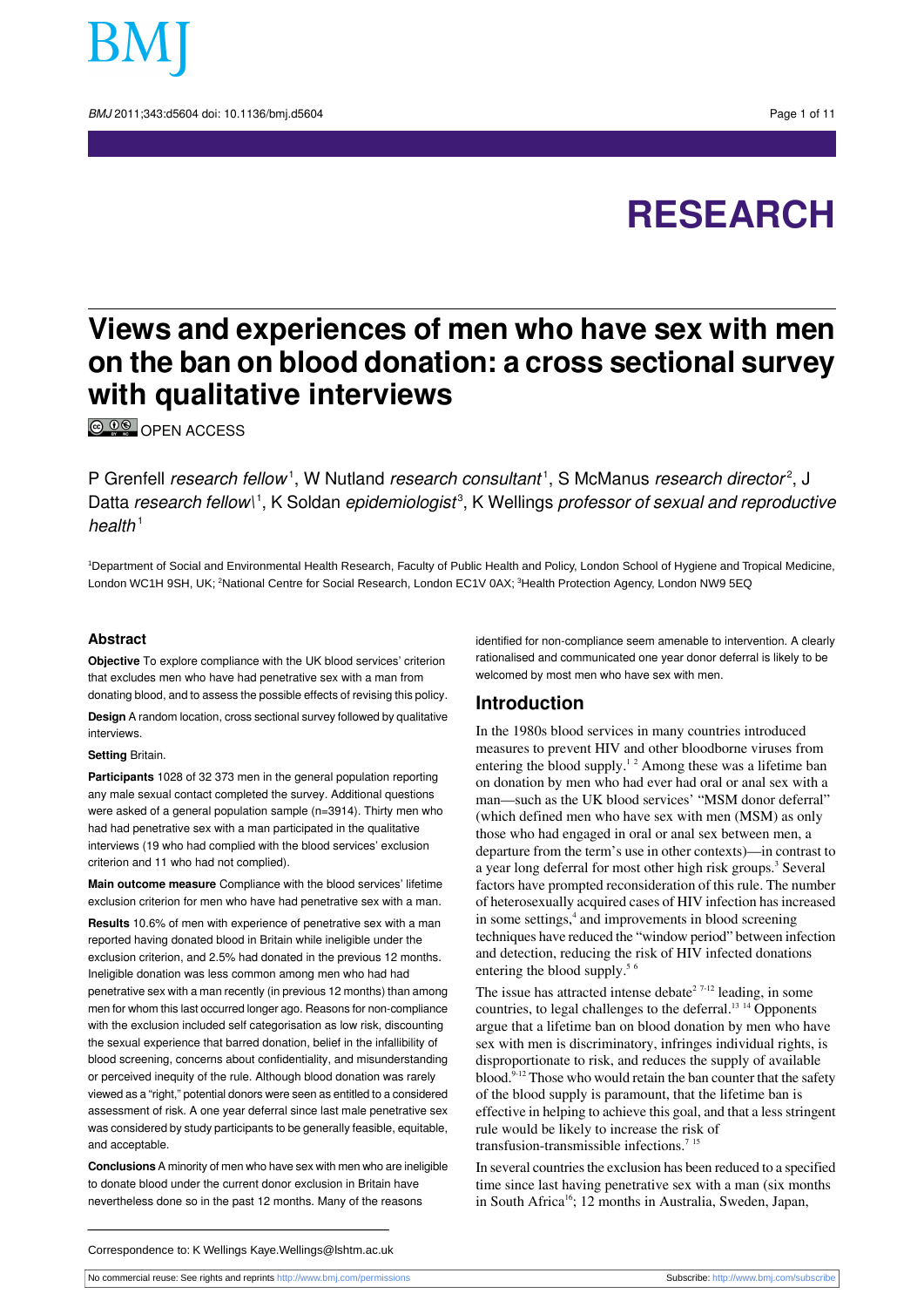Hungary, and Argentina<sup>17-19</sup>; and five years in New Zealand<sup>18</sup>). In Spain and Italy deferral criteria now apply to high risk sexual behaviours, removing any mention of partner gender.<sup>2 20</sup> In the UK, Canada, and the US any man who has ever had oral or anal sex with another man (or since 1977 in North America), whether protected or unprotected, is permanently excluded from donating blood.<sup>21</sup> <sup>22</sup>

The study reported here was designed to explore compliance with the lifetime "MSM donor deferral" in Britain, to assess possible effects of a revision to the rule on compliance and willingness to donate, and to inform how best any revision might be formulated and communicated.

## **Methods**

#### **Survey design and procedures**

Between April 2009 and June 2010, we conducted a population based survey, followed by qualitative interviews with male survey respondents reporting any sexual contact with a man. We recruited a household sample of men and women in Britain aged 18 and older via the TNS-BMRB Omnibus Face-to-Face survey.<sup>23</sup> The Omnibus survey uses a two stage, random location sampling strategy in which age and gender stratified quota samples are drawn from randomly selected geographical districts of approximately 150 households.<sup>24</sup> A core of sociodemographic questions is followed by bespoke modules of questions funded by other agencies. Verbal informed consent is sought from respondents in accordance with the ethical guidelines of the Market Research Society.<sup>25</sup>

We designed, piloted, and incorporated into the survey a 20 question module relating to blood donation, sexual practice, and sexual identity, in CASI (Computer-Assisted Self Interview) format. Male respondents were asked whether they had ever had sexual contact with a man, using a question derived from the National Survey of Sexual Attitudes and Lifestyles (Natsal).<sup>26</sup> Men answering yes were asked about their experience of oral or anal (penetrative) sex with a man, age at first such occasion, self defined sexual identity, history of and most recent blood donation in Britain, donation since first penetrative sex with a man, disclosure of sex with men at last blood donation, reasons for non-disclosure, reasons for not donating blood, awareness of donor deferrals, and perceptions of current and potential revisions to the MSM donor deferral.

During the first two weeks of the survey, two questions about the perceived role of the UK blood services and the appropriateness of the lifetime MSM donor deferral were asked of the entire Omnibus sample (1813 men and 2101 women).

#### **Qualitative interview**

Men reporting any sexual contact with a man were asked if they would be willing to be re-contacted to take part in the qualitative component of the study. Among those agreeing and providing a contact telephone number, we included both men who had donated ineligibly under the MSM donor deferral and those who had not done so in our invitation to participate in an in depth interview. The survey identified "non-compliers" as men who had donated blood in Britain since their first experience of penetrative sex with a man and since the introduction of the UK MSM donor deferral in 1985, and identified "compliers" as men who had had penetrative sex with a man but who had not donated blood in Britain since 1985 or since their first experience of penetrative sex with a man (if this happened after 1985). These terms are used to reflect knowing and unknowing ineligible donation.

We invited all "non-compliers" who agreed to being re-contacted to interview and purposively selected "compliers" to reflect a range of demographic characteristics and to include men with and without experience of penetrative male sex in the past 12 months. We estimated that a survey sample of 1000 men reporting any male sexual experience would be required to identify a sufficient number of "non-compliers" willing to participate in the interview (based on estimates of the prevalence of same sex sexual experience and blood donation among men in Britain<sup>21 27</sup>).

At follow-up the confidential and anonymous nature of the research was stressed. Interviews were audio-recorded, with written informed consent, and took place in a venue and at a time of each participant's choice. We used a topic guide to explore experiences of and motivations for donating blood, including disclosure of sex with men; views on the MSM donor deferral criterion; suggestions for alternative MSM deferral criteria; likely impact of a revised criterion on donating practice and compliance; views on communicating a revised deferral; and sexual identity. Participants were given illustrative examples of countries with a five year MSM donor deferral (New Zealand), a one year deferral (Australia), and an exclusion criterion based on unprotected sex outside a regular sexual partnership within a defined time period (Spain). Interviews lasted on average 90 minutes.

Participants in the qualitative component were offered a £20 voucher in recognition of their contribution to the study, as well as contact information for the UK Blood Services and services offering support on sexual health and sexual identity.

## **Data analysis** Survey data

Compliance status was assessed from "age at first penetrative sex with a man," "current age," "year of last blood donation," and "interview week" (calculated compliance). Where data were unavailable or chronology was unclear, we used data on reported "donation since first penetrative sex with a man" and "year of last donation" (reported compliance). Concordance between calculated and reported compliance was high (97%, κ=0.796, P<0.001). We estimated the incidence of blood donation using "year of last donation" and "interview week" (see footnote to table 3[⇓\)](#page-8-0).

Comparisons between sample subgroups were made with Pearson  $\chi^2$  tests and Fisher's exact tests. Although these tests assume a simple random probability sample, the random location design is a good approximation of this. $24$  All analyses were performed using Stata 10 (Stata Corp, Texas).

#### Qualitative data and integrated analyses

Interviews were transcribed verbatim and anonymised. Data were managed using NVivo8 software (QSR International, 2008). Data were analysed iteratively and thematically across accounts.<sup>28</sup> Transcripts were reviewed by multiple authors (PG, WN, KW) to agree on the meanings of emerging codes. Relations between themes were explored and key overarching thematic areas identified. Survey and qualitative findings were integrated at the interpretation stage to address the key research objectives and identify overarching meta-themes. $29$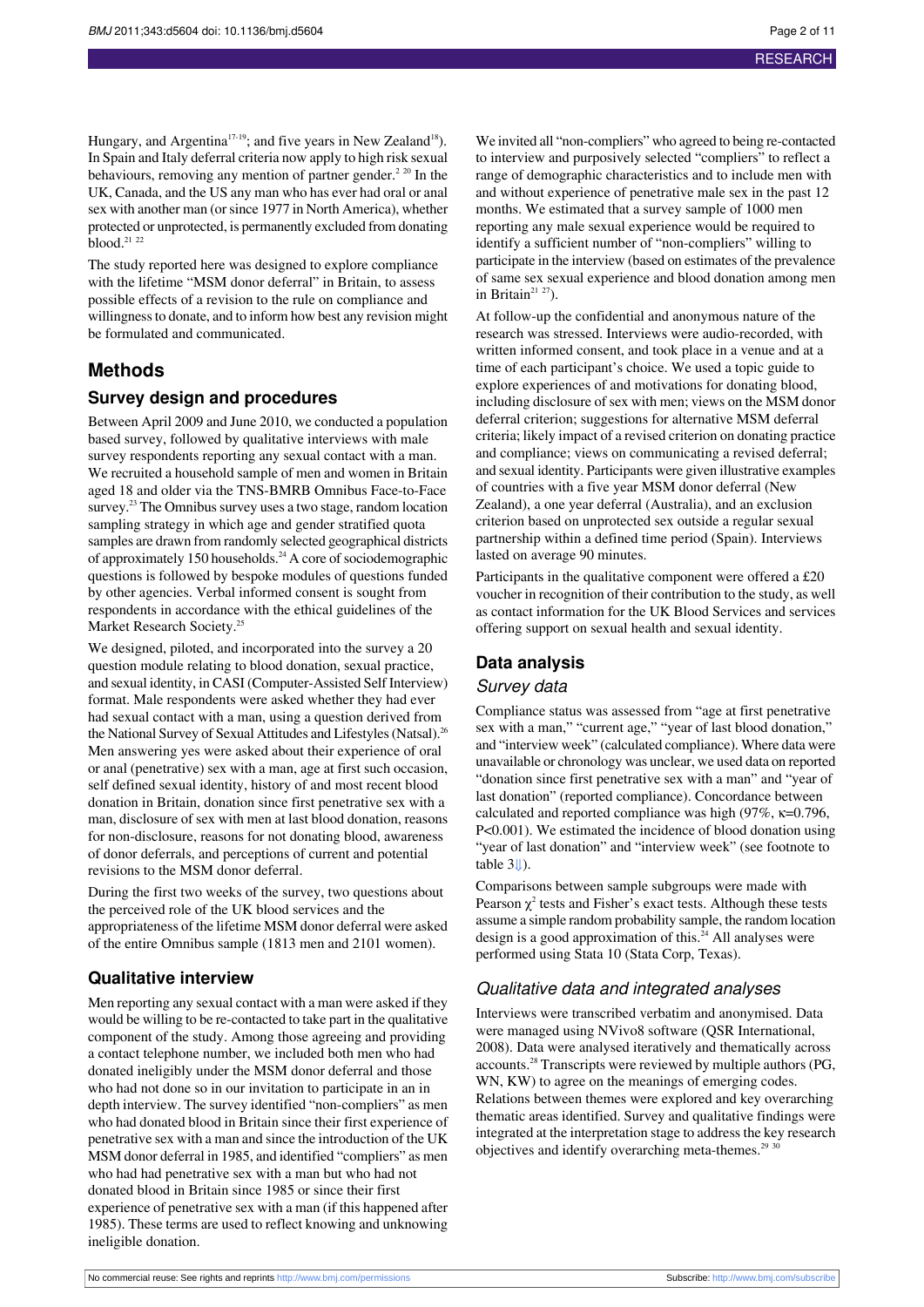## **Results**

## **Characteristics of the sample**

Three per cent of men responding to the Omnibus survey (1028/32 373) reported having had any sexual contact with a man and were routed to the blood donation module of the questionnaire (figur[e⇓\)](#page-10-0). Their mean age was 41.8 years (SD 16.86). Compared with men reporting no such experience, they were younger, of higher socioeconomic status and educational level, and more commonly single (table [1⇓](#page-6-0)). Five per cent of male Omnibus survey respondents (1634) did not answer the question on male sexual contact and, compared with those who did, were older (41%  $v$  24% aged  $\geq$ 65), had lower socioeconomic status (40% *v* 30% in the two lowest socioeconomic groups), had lower educational level (32% *v* 20% had not completed secondary education), and were more commonly divorced, widowed, or separated (19% *v* 11%).

Just under half of men reporting male sexual experience (457/1028) agreed to be re-contacted. Eighty eight were selected for in depth interview, of whom 30 participated, 13 declined, and 45 could not be contacted (see figure[⇓\)](#page-10-0). The average age of participants in the qualitative interviews was 42 years (range 21–71 years). They represented a range of sociodemographic characteristics and included eight "non-compliers" with the MSM donor deferral, three possible "non-compliers" (the chronology of first penetrative sex with a man and last blood donation was unclear, but there was some indication that they had donated since becoming ineligible), and 19 "compliers." All (possible) "non-compliers," however, were aged  $\geq$ 35, had not donated blood in the past two years, and did not intend to do so again.

Almost half of male survey respondents reporting any same sex sexual contact had ever had penetrative sex with a man, just over half of whom (227/489) had done so in the previous 12 months and 23% of whom described their sexual identity as "straight" or heterosexual (table 2[⇓\)](#page-7-0).

### **Compliance with the lifetime MSM donor deferral**

Of the 474 male survey respondents who reported experience of male penetrative sex, 50 (10.6%) had donated blood in Britain since becoming ineligible under the MSM donor deferral ("non-compliers") and 11 (2.5%) had donated in the previous year (table [3⇓](#page-8-0)). Ineligible donation was significantly less common among men who had had male penetrative sex recently (in the past 12 months) compared with those who had last done so longer ago (table 3), and among those who self identified as gay or homosexual compared with those who had not (5.2% *v* 15.5%, P<0.001). There were no differences in age, socioeconomic status, education, country of residence, or ethnicity by compliance status (data not shown).

"Non-compliers" described their reasons for having donated blood ineligibly in the qualitative component. Some had discounted the blood services' exclusion based on risk on various grounds—that they practised safer sex or knew their own risk status, because of a belief in the infallibility of blood screening procedures, or because of feelings of resentment over the unfairness of the exclusion in the absence of an equivalent for heterosexual practices.

"I just said 'No' for that question … for whether I'd had sex with men.… I knew I shouldn't but I did because I knew for a fact that my blood was healthy; I didn't have HIV … and I also know the fact that any sex that I did have I always took protection."—"Non-complier," interview 13

Others had discounted the experience that barred them from donating blood. This was particularly the case for men whose experience of sex with men had happened far enough in the past or just once to be considered insignificant to current risk status. A non-consensual sexual experience was too distressing to recall at the time of blood donation.

"I answered 'No' [to the screening question asking about sex with a man].... I disowned it, um, because I was abused and raped.… It didn't happen as far as I was concerned at that time."—"Non-complier," interview 5

For some, there was a reluctance to assume an identity associated with sex between men. For those who were, at the time, not open about their sexual practices or identity, the need for discretion had deterred self deferral in a public setting:

"They didn't know about me [my sexuality] till I was 25 ... and we [father and son] worked together.… It would have been very difficult to say to dad, 'No, I can't go and donate blood.'"—"Non-complier," interview 20

A lack of clarity regarding the terms of the MSM donor deferral was also a barrier to compliance for some ineligible donors.

## **Knowledge and awareness**

Survey findings revealed extensive lack of awareness of the rules relating to donation by men who had sex with men. Only one in four men with any experience of male sexual contact was aware that having had penetrative sex with another man barred donation. Almost a third believed that only unprotected penetrative male sex was a criterion for deferral. One in four did not know which groups were excluded (table [4⇓](#page-9-0)). The proportion of "compliers" who cited having had any male sexual contact as their reason for not donating blood was almost as high as the proportion citing having had male penetrative sex  $(table 3||)$ 

A high degree of confidence was expressed in the certainty of medical science. Nearly half of all men with experience of male penetrative sex held that they would donate blood regardless of the rules because they believed the screening of blood to eliminate risk (table [4⇓](#page-9-0)). This confidence in blood testing procedures was a common argument made by participants in the qualitative component against the lifetime MSM donor deferral. The possibility of administrative error resulting in the release of screened but infected blood was rarely mentioned and awareness of the "window period" between infection and detection, and its implications for screening effectiveness, was limited.

### **Views on the existing lifetime MSM donor deferral**

Of the sample of 3914 men and women responding in the first two weeks of the Omnibus survey, most (1425 (78.6%) men, 1672 (79.6%) women) were of the view that the role of the blood services was to protect the blood supply rather than individual rights, agreeing with the statement: "The aim of the blood donation service is to make sure the country's blood supply is safe and free from infection, not to enable anyone who wants to to give blood." At the same time, a sizeable minority (38.5% men and 43.5% women) saw the MSM donor deferral as inflexible and excessive, agreeing that: "The current ban on gay men seems too rigid; it doesn't make sense for a man who has had a single homosexual experience even before the HIV epidemic to be banned from being a blood donor."

Among men with experience of male sexual contact, less than half agreed that the lifetime ban should be retained to ensure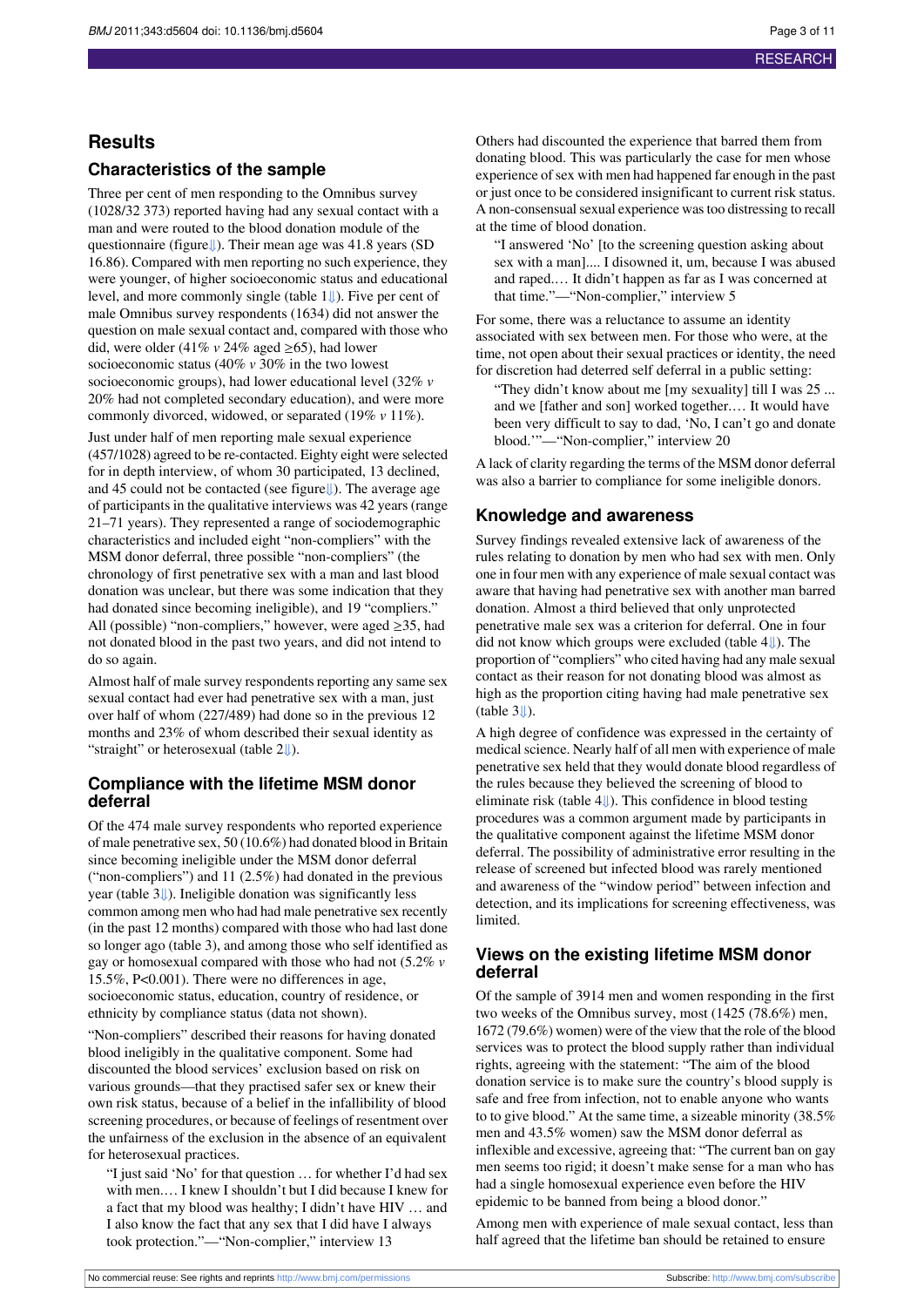blood safety, and this proportion was significantly lower among men with experience of male penetrative sex (P<0.001) (table [4⇓](#page-9-0)). Their views were further elaborated in the qualitative research. Although blood safety was recognised as the primary priority of the blood services, the ban was seen as outdated and founded more on the need for public reassurance than current scientific evidence. In view of the perceived absence of an equivalent deferral relating to high risk heterosexual practices, the MSM donor deferral was described as "unfair" and, by some, "discriminatory."

"There's a lot of … STIs and HIV and everything in relationships that don't involve male-male sex so it's really discriminatory ... maybe it's the stereotype of guys that sleep around.… It's kind of offensive for me ... I've probably had less sexual encounters than most straight women or men."—"Complier," interview 6

The lack of transparency in the rationale for the exclusion was seen to undermine confidence in its scientific basis. The inclusion of oral and protected sex was considered by some as contrary to safer sex messages. Of widespread concern was the "blanket" nature of the ban and its failure to distinguish between lifestyles conferring different risk status.

"You have gay men, bisexual men, men who identify as heterosexual but have a bit of, you know, a dalliance every now and again, you have that whole range … you have promiscuous people, monogamous people, celibate people. You can never have ... sexual behaviour as a homogenous group."—"Complier," interview 4

Qualitative interviews also revealed tensions between concern for the right of the individual to donate blood and the protection of public health. Although giving blood was rarely considered a right, there was a strong sense that all potential donors were entitled to a considered assessment of risk based on current scientific evidence. Some saw the blood services as failing to benefit from potential supplies of usable blood by excluding healthy donors.

### **Views on revision of the MSM donor deferral**

An individual risk assessment approach, taking account of risk status and risk reduction practice, regardless of one's own or one's partner's gender, was widely considered to be the ideal replacement for the current MSM donor deferral.

"It [would] no longer discriminate against a group of people, it makes it more sensible in a way that if a man's had sex with 50 women then I think he's a lot more at risk than if another man's had sex with two men, kind of thing. So ... it'sfairer and more acceptable."—"Complier," interview 22

This option was, however, acknowledged to involve more in depth questioning that would be costly, complex, and a potential deterrent to the wider donor population. A one year MSM deferral (since last sex with a man) was viewed as a generally acceptable, equitable, and sufficiently cautious alternative.

"It's a step in the right direction and it would bring sex with men into the same category as other increased risky sexual behaviours."—"Complier," interview 4

A five year MSM deferral was typically dismissed as "tokenistic" and designed rather to appease gay and bisexual men than to take account of current epidemiological evidence. Such a revision was thought likely to have little impact on the number of eligible donors while retaining the potential to provoke negative public reaction. A one year deferral, on the other hand, was considered more scientifically sound, accounting conservatively for the window period for infections and any

risk of men donating towards the latter part of a deferral period. Alignment with donor deferrals for most other high risk groups, and with other countries, was an important consideration for some, who felt that discrepancies undermined confidence in the current exclusion criteria.

"It should be consistent. The world ... is a smaller place. We all travel consistently ... you can't tell me the rules in one country should be different to the rules in another."—"Non-complier," interview 20

#### **Possible response to a revised criterion**

Roughly half of survey respondents with experience of male sexual contact held that a changed criterion would not affect their motivation to donate blood (table 4[⇓](#page-9-0)). There was no significant difference by compliance status. One in three felt they would be more likely to give blood under a revised criterion because the lifetime MSM donor deferral had served as a deterrent in the past. Roughly the same proportion saw themselves as more likely to donate under a revised rule because of newly conferred eligibility, and the proportion was significantly higher among current "compliers" than "non-compliers" (P=0.030) (table  $4\downarrow$ ).

These views were echoed in the qualitative research by men who were currently acting in accordance with the lifetime donor exclusion but who would become eligible under a revised criterion.

"I would give blood.... I don't have unprotected sex outside my relationship, I don't have unprotected sex inside my relationship, so ... I'd give blood, yeah.… My impression is that it would cause other gay men to give blood."—"Complier," interview 25

Those who would remain ineligible foresaw little effect on their donating behaviour. Although most participants felt they would continue to comply with a revised donor deferral criterion, many were reluctant to speculate on other men's likely future compliance. Although some felt that a revised criterion may encourage donation towards the latter part of a deferral period—on the basis of perceived low risk to the blood supply—this was seen as avoidable by providing a clear rationale for the rule and taking this concern into account when setting deferral periods.

#### **Views on the communication and implementation of a revised criterion**

Less than half of survey respondents reporting male sexual contact considered the current donor deferral rules to be clear and easy to understand, and almost three quarters felt that more explanation was required regarding eligibility criteria (table [4⇓](#page-9-0)). Clear and transparent communication of the rationale for deferral was considered essential by participants in the qualitative research, both to facilitate compliance and to reassure excluded groups that the criterion was founded on evidence rather than prejudice.

Confidentiality was seen as a vital issue. Concerns were raised regarding the reliability of self reported information on sexual behaviour in the semi-public setting of blood donation sessions. This issue was particularly salient for men who were not publicly open about their experience of sex with men.

"I wouldn't want my colleaguesto know aboutstuff like that really, and they could quite easily look over your shoulder ... or if you tick the box and you were excluded, then they'd want to know why you couldn't give blood, so ... it's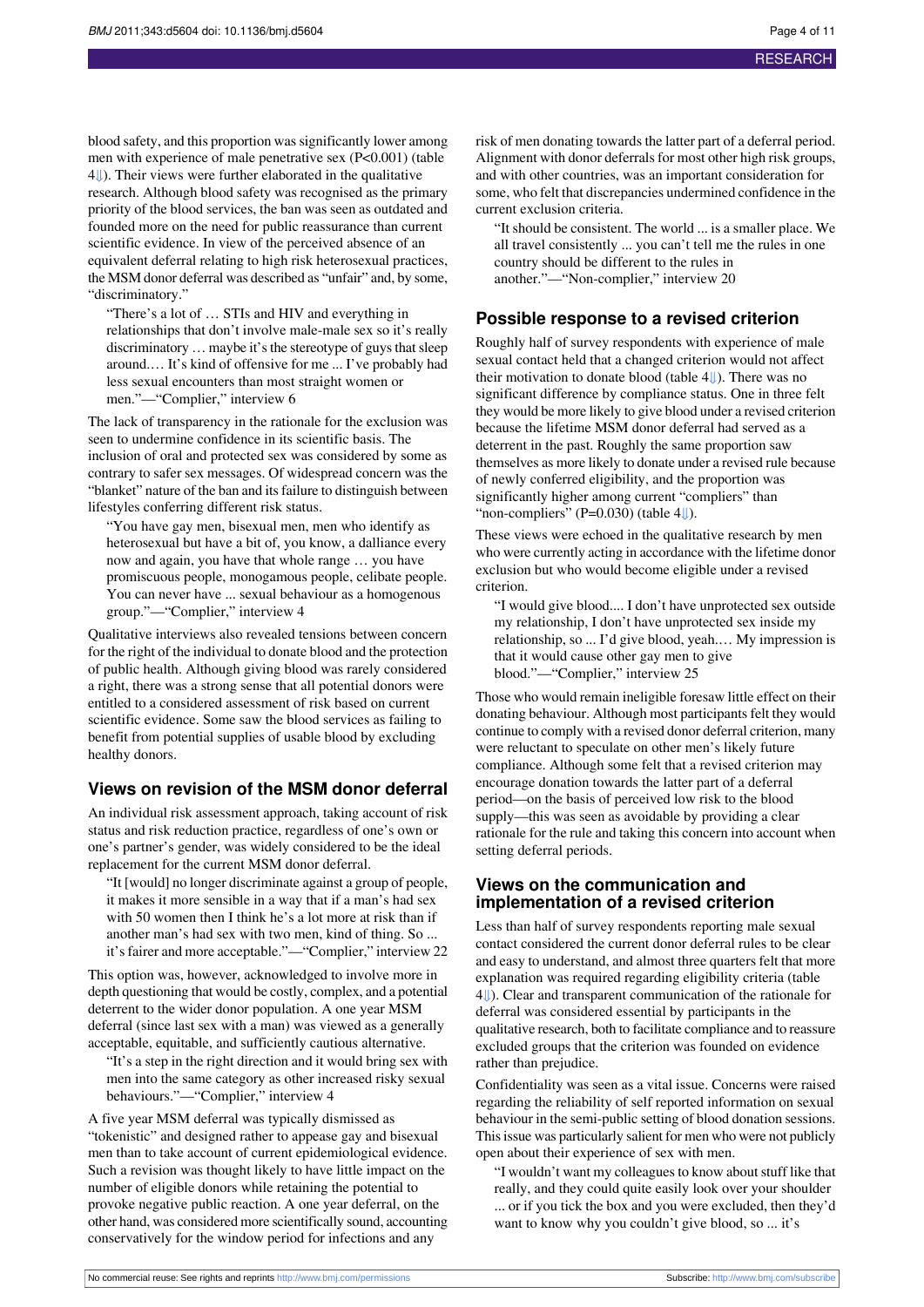probably not the best place to do it ... on the day in the actual centre?"—"Non-complier," interview 9

An online screening questionnaire, which could be completed privately and submitted remotely in advance of donation sessions, was seen as a preferable means of ensuring anonymity.

In terms of communication, participants favoured a broad advertising strategy combined with tailored information targeted at men identifying themselves as gay or bisexual, and potential donors. Generic messages were considered appropriate for mainstream advertising, while more targeted messages could make specific reference to sexual practices resulting in deferral. Web based resources were seen as an important source of additional information for those who remained unsure of their eligibility.

### **Discussion**

#### **Summary of findings**

This is the first published study reporting experience of and views on blood donation deferral criteria in a general population sample of gay, bisexual, and other men who have had sex with men. Our data show a sizeable minority of men to have donated blood since having had penetrative sex with a man. In depth accounts suggest that this experience had often happened some considerable time in the past or on a single or rare occasion. Of smaller size, but of greater concern, was the proportion of men who had donated ineligibly in the previous year. Reasons for non-compliance included self categorisation as low risk, discounting the sexual experience that barred donation, need for discretion around sexual identity or practice, misconceptions relating to procedures safeguarding blood, misunderstanding of the exclusion criterion, and resentment over its perceived inequity. Awareness of the terms of the MSM donor deferral was disquietingly limited. The current lifetime exclusion was criticised by the men in our study, who saw it as inequitable, discriminatory, and, above all, lacking a clear rationale. Taking into account issues relating to feasibility, equity, and scientific coherence, a one year deferral since last male penetrative sex was seen as a preferable alternative. A five year MSM donor deferral was not considered acceptable, and the lack of support for this option does not augur well for implementation or compliance.

#### **Strengths and limitations**

Our study had a number of limitations. To obtain a sufficiently large population based sample of men with experience of male sexual contact cost effectively, we used a frequently repeated Omnibus survey with a random location design rather than a true random probability survey. Thisinevitably hasthe potential to introduce bias into the sample. The prevalence of reported male sexual experience in our study was considerably lower than that in the National Survey of Sexual Attitudes and Lifestyles in 2000  $(8.4\%)$ ,<sup>31</sup> possibly reflecting differences in methodology and age range.

Differences in the characteristics of men who did or did not respond to the question regarding male sexual contact raise further concerns in this context, particularly if these characteristics are also associated with propensity to disclose sexual practice or comply with the donor deferral. The CASI format of the questionnaire is likely to have facilitated disclosure, but our estimates of non-compliance with the MSM donor deferral and of same sex experience among men should be treated with caution. Further, the inclusion in the qualitative sample of only past, and not current, "non-compliers" aged 35

years and older who were now acting in compliance with the MSM donor deferral meant that the voices of younger men and those who had donated ineligibly more recently were not heard.

Nevertheless, our general population sample has advantages over convenience samples recruited from gay venues; notably, its capacity to capture the views and experiences of men who may not be publicly open about their sexual experience with men. Although the qualitative findings reflect a purposive sample of men and so cannot be generalised to the wider population of gay, bisexual, and other men who have sex with men, this mixed methods design allowed us to build on the findings of a population based survey to gain an in depth understanding of these men's experiences and views of the MSM donor deferral.

#### **Conclusions and policy implications**

The crucial question is what impact a revised MSM donor deferral criterion might have on compliance. Previous research investigating male donors' history of sex with men has been unable to capture the experiences of men who currently do not donate but who would become eligible under a less restrictive deferral.<sup>32</sup> We are not able to predict with certainty how donation behaviour may change under revised criteria. However, according to our data, men who would remain ineligible to donate under a one year MSM donor deferral were less likely to have ever not complied with the lifetime blood donation ban.

Encouragingly, many of the barriers to compliance identified in our study seem amenable to intervention. Our data suggest considerable scope for improving the clarity with which deferral criteria are communicated; the privacy afforded potential donors in disclosing sexual behaviours; and the adequacy of explanation for the rationale for donor deferrals, including the fallibility of blood screening. A crucial finding, that some "non-compliers" dissociated past male sexual experience from the MSM donor deferral, has important implications for communication of any deferral criterion. It is critical that health professionals consider the possibility that men who do not identify themselves as gay, bisexual, or "men who have sex with men" may not absorb health information targeted at these groups.

In Sweden, where rates of and reasons for non-compliance among gay and bisexual men are similar to those found in this study,<sup>33</sup> blood safety is predicted to be optimal under a one year MSM deferral (compared with other deferral periods) on the basis of anticipated improved compliance. Early data from Australia comparing blood donations before and after the change from a five year MSM donor deferral to a one year deferral have shown no significant increase in the prevalence of HIV infected donations or the proportion of infected donors reporting sex with men, although the sample was small and the observation of more new infections in donors reporting sex with men needs further attention.<sup>18</sup> Should a revision be made to the MSM donor deferral criterion in the UK, careful monitoring of its effects will be needed.

Replacing the lifetime MSM donor exclusion with one seen as fairer is likely to be welcomed by most gay, bisexual, and other men who have sex with men. Increased endorsement by the constituency in question might improve compliance rates, particularly among men who currently donate ineligibly owing to perceived discrimination. If the lifetime MSM donor deferral does indeed have the potential to reinforce public prejudice towards gay and bisexual men—a concern raised by opponents of the ban $9-11$  and echoed by men in this study—then a revised rule might go some way towards addressing the negative social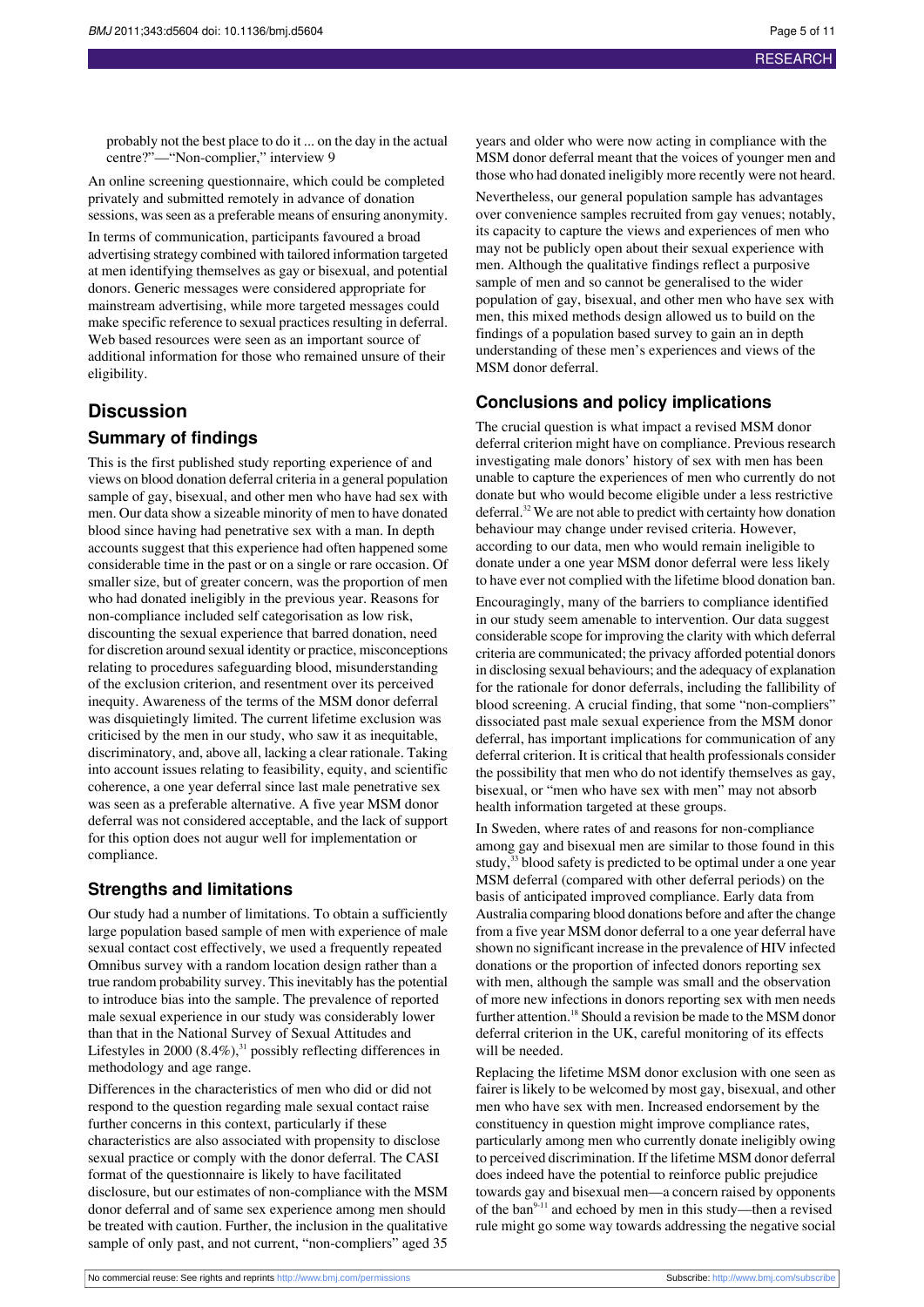attitudes that may deter men from disclosing sexual practices and complying with the deferral rule.

The findings of this study are intended to inform a review of UK blood donation policy with regard to men who have sex with men and to show the importance of consulting the constituent group before introducing changes to public health policy. Our findings are likely to be of value not only in the UK but in other countries considering changes to policy regarding blood donation by men who have sex with men.

We thank all study participants, including volunteers in the piloting phase: Sarah Shepherd and colleagues at TNS-BMRB Omnibus for survey fieldwork; Ben Armstrong for statistical advice; Rachael Parker for administrative support; the Terrence Higgins Trust for assistance in piloting the questionnaire; and the Terrence Higgins Trust, Stonewall, and the National AIDS Trust representatives for advice on dissemination. We also thank the Health Protection Agency for commissioning the project, Brian McClelland for initiating this research, Su Brailsford for commenting on the final study report, and the Department of Health for funding the study.

Contributors: KW led the study design, with contributions from SM, KS, and JD, and contributions to the development of data collection tools by PG and WN. PG led the data collection and analysis, with contributions from WN, KS, JD, and SM. All authors contributed to data interpretation and revisions to the manuscript, the first draft of which was prepared by PG. All authors had full access to the data derived from the study and can take full responsibility for the integrity of the data and the accuracy of the data analyses. KW is guarantor for the study. Competing interests: All authors have completed the Unified Competing Interest form at [www.icmje.org/coi\\_disclosure.pdf](http://www.icmje.org/coi_disclosure.pdf) (available on request from the corresponding author) and declare that WN worked for Terrence Higgins Trust until 2009 and continues to undertake consultancy work for the organisation; KS is employed by the UK Health Protection Agency and is the budget holder for other funding received from the Department of Health for work unrelated to this submission. There is no personal or financial gain attached to this publication.

Ethical approval: The study was approved by the Southampton & South West Hampshire Research Ethics Committee (reference No 09/H0504/99).

Funding: The Department of Health funded the study and had no involvement in study design, data collection, analysis, or the decision to submit for publication. The views expressed are not necessarily those of the Department of Health.

Data sharing: No additional data available.

- 1 Gunson HH, Rawlinson VI. HIV antibody screening of blood donations in the United Kingdom. Vox Sang 1988;54:34-8.
- 2 Hurley R. Bad blood: gay men and blood donation. BMJ 2009;338:b779.
- 3 The National Blood Service for England & North Wales. Exclusion of men who have sex with men from blood donation: position statement. 2010. [www.blood.co.uk/can-i-give](http://www.blood.co.uk/can-i-give-blood/exclusion/)[blood/exclusion/](http://www.blood.co.uk/can-i-give-blood/exclusion/).
- 4 Health Protection Agency. HIV in the United Kingdom: 2009 report. HPA, 2009. [www.hpa.](http://www.hpa.org.uk/web/HPAweb&HPAwebStandard/HPAweb_C/1259151891866) [org.uk/web/HPAweb&HPAwebStandard/HPAweb\\_C/1259151891866](http://www.hpa.org.uk/web/HPAweb&HPAwebStandard/HPAweb_C/1259151891866).
- Soldan K, Davison K, Dow B. Estimates of the frequency of HBV, HCV, and HIV infectious donations entering the blood supply in the United Kingdom, 1996 to 2003. Euro Surveil 2005;10:17-9.
- 6 Coste J, Reesink HW, Engelfriet CP, Laperche S, Brown S, Busch MP, et al. Implementation of donor screening for infectious agents transmitted by blood by nucleic
- acid technology: update to 2003. Vox Sang 2005;88:289-303. 7 Brooks JP. Should men who have ever had sex with men be allowed to give blood? No. BMJ 2009;338:b318.
- 8 Franklin IM. Is there a right to donate blood? Patient rights; donor responsibilities. Transfus Med 2007;17:161-8.
- 9 Galarneau C. Blood donation, deferral, and discrimination: FDA donor deferral policy for men who have sex with men. Am J Bioeth 2010;10:29-39.
- 10 Roehr B. Should men who have ever had sex with men be allowed to give blood? Yes. BMJ 2009;338:b311.
- 11 Tatchell P. End the gay blood ban. Guardian 2009 Nov 30, www.guardian.co.uk [commentisfree/2009/nov/30/gay-sex-give-blood-ban.](http://www.guardian.co.uk/commentisfree/2009/nov/30/gay-sex-give-blood-ban)
- 12 Wainberg MA, Shuldiner T, Dahl K, Gilmore N. Reconsidering the lifetime deferral of blood donation by men who have sex with men. CMAJ 2010;182:1321-4.
- 13 Canadian Blood Services/Societe Canadienne du Sang v Freeman; 2010. [www.](http://www.bloodservices.ca/CentreApps/Internet/UW_V502_MainEngine.nsf/resources/SafetyAndTesting/$file/CanadianBloodServicesVFreeman2010-part1.pdf) [bloodservices.ca/CentreApps/Internet/UW\\_V502\\_MainEngine.nsf/resources/](http://www.bloodservices.ca/CentreApps/Internet/UW_V502_MainEngine.nsf/resources/SafetyAndTesting/$file/CanadianBloodServicesVFreeman2010-part1.pdf) [SafetyAndTesting/\\$file/CanadianBloodServicesVFreeman2010-part1.pdf.](http://www.bloodservices.ca/CentreApps/Internet/UW_V502_MainEngine.nsf/resources/SafetyAndTesting/$file/CanadianBloodServicesVFreeman2010-part1.pdf)
- 14 Tasmanian Anti-Discrimination Tribunal. Antidiscrimination decisions—Cain, Micheal v the Australian Red Cross Society. Hobart: Tasmanian magistrates court, 2009. [www.](http://www.magistratescourt.tas.gov.au/decisions/anti-discrimination_decisions/c/Cain_v_The_Australian_Red_Cross_Society_2009_TASADT_03) [magistratescourt.tas.gov.au/decisions/anti-discrimination\\_decisions/c/Cain\\_v\\_The\\_](http://www.magistratescourt.tas.gov.au/decisions/anti-discrimination_decisions/c/Cain_v_The_Australian_Red_Cross_Society_2009_TASADT_03) [Australian\\_Red\\_Cross\\_Society\\_2009\\_TASADT\\_03.](http://www.magistratescourt.tas.gov.au/decisions/anti-discrimination_decisions/c/Cain_v_The_Australian_Red_Cross_Society_2009_TASADT_03)
- 15 FDA Blood Products Advisory Committee. Transcript of 67th Meeting: Thursday, September
- 14, 2000. FDA, 2000. [www.fda.gov/ohrms/dockets/ac/cber00.htm#Blood%20Products](http://www.fda.gov/ohrms/dockets/ac/cber00.htm#Blood%20Products). 16 South African National Blood Service. Pre-donation tips. 2010. [www.sanbs.org.za/](http://www.sanbs.org.za/newdonors_preDon.htm)
- [newdonors\\_preDon.htm.](http://www.sanbs.org.za/newdonors_preDon.htm)
- 17 Leiss W, Tyshenko M, Krewski D. Men having sex with men donor deferral risk assessment: an analysis using risk management principles. Transfus Med Rev 2008;22:35-57.
- 18 Seed CR, Kiely P, Law M, Keller AJ. No evidence of a significantly increased risk of transfusion-transmitted human immunodeficiency virus infection in Australia subsequent to implementing a 12-month deferral for men who have had sex with men. Transfusion 2010;50:2722-30.
- 19 Blodcentralerna (Swedish National Blood Service). Regler för Blodgivning (guidelines for blood donation). 2010. [www.geblod.nu/general.aspx?PageId=6.](http://www.geblod.nu/general.aspx?PageId=6)
- 20 Cruz Roja Española-Centro de Transfusion. La donacion de sangre. Quien puede donar sangre? 2010. [www.donarsangre.org/donacion\\_quien.htm#](http://www.donarsangre.org/donacion_quien.htm).
- 21 National Blood Service for England & North Wales. Who can't give blood? 2010. https:// secure.blood.co.uk/c11\_cant.asp.
- 22 Martucci J. Negotiating exclusion: MSM, identity and blood policy in the age of AIDS. Social Studies of Science 2009;4:215-41.
- 23 TNS Research International. BMRB Omnibus. 2010. [www.tns-ri.co.uk/what-we-do/bmrb](http://www.tns-ri.co.uk/what-we-do/bmrb-omnibus.aspx)[omnibus.aspx.](http://www.tns-ri.co.uk/what-we-do/bmrb-omnibus.aspx)
- 24 Orton S. Evidence of the efficiency of quota samples. Survey Methods Centre Newslette 1994:15.
- 25 Market Research Society. The Data Protection Act 1998 & market research: guidance for MRS members 2003. [www.mrs.org.uk/standards/downloads/revised/legal/The%](http://www.mrs.org.uk/standards/downloads/revised/legal/The%20Data%20Protection%20Act%201998%20and%20Market%20Research.pdf) [20Data%20Protection%20Act%201998%20and%20Market%20Research.pdf](http://www.mrs.org.uk/standards/downloads/revised/legal/The%20Data%20Protection%20Act%201998%20and%20Market%20Research.pdf).
- 26 Johnson AM, Mercer CH, Erens B, Copas AJ, McManus S, Wellings K, et al. Sexual behaviour in Britain: partnerships, practices, and HIV risk behaviours. Lancet 2001;358:1835-42.
- 27 McManus S. Exclusion of men who have had sex with men from blood donation. Sexuality in social work and social care conference, London 2006.
- 28 Silverman D. Doing qualitative research . Sage, 2000.<br>29 O'Cathain A. Murphy E. Nicholl J. Three techniques for
- O'Cathain A, Murphy E, Nicholl J. Three techniques for integrating data in mixed methods studies. BMJ 2010;341:c4587.
- 30 Farmer T, Robinson K, Elliot SJ, Eyles J. Developing and implementing a triangulation protocol for qualitative health research. Qual Health Res 2006;16:377-94.
- 31 Mercer CH, Fenton KA, Copas AJ, Wellings K, Erens B, McManus S, et al. Increasing prevalence of male homosexual partnerships and practices in Britain 1990-2000: evidence from national probability surveys. AIDS 2004;18:1453-8.
- Sanchez AM, Schreiber GB, Nass CC, Glynn S, Kessler D, Hirschler N, et al.. The impact of male-to-male sexual experience on risk profiles of blood donors. Transfusion 2005;45:404-13.
- 33 Socialstyrelsen (National Board of Health and Welfare, Sweden). Summary of analyses on selection criteria for blood donors and requirements for methods of testing. Unit for Communicable Disease Prevention and Control, 2009.

#### **Accepted:** 1 September 2011

#### Cite this as: BMJ 2011;343:d5604

This is an open-access article distributed under the terms of the Creative Commons Attribution Non-commercial License, which permits use, distribution, and reproduction in any medium, provided the original work is properly cited, the use is non commercial and is otherwise in compliance with the license. See: [http://creativecommons.org/licenses/by](http://creativecommons.org/licenses/by-nc/2.0/)[nc/2.0/](http://creativecommons.org/licenses/by-nc/2.0/) and <http://creativecommons.org/licenses/by-nc/2.0/legalcode>.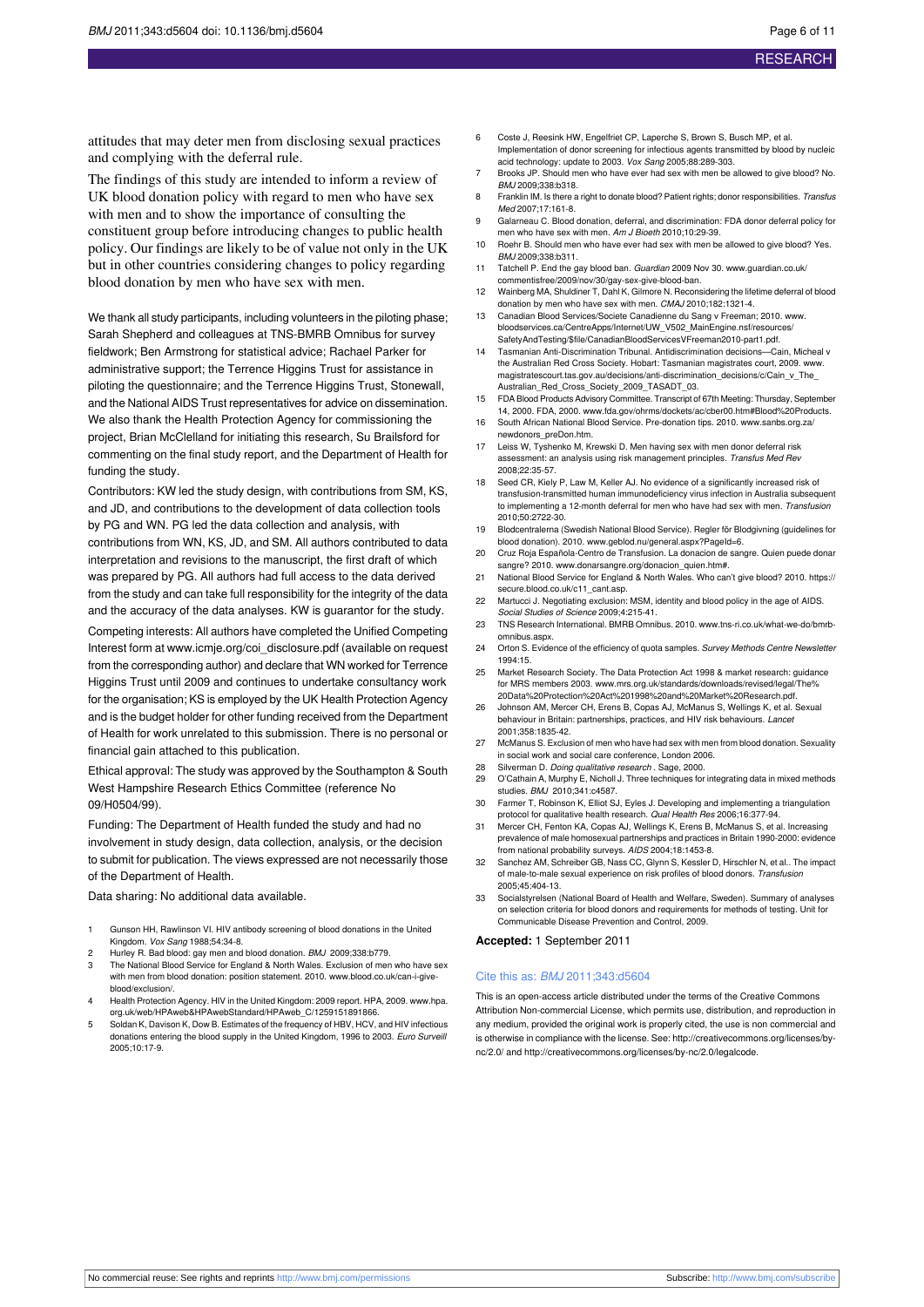#### **What is already known on this topic**

Several countries have revised their policy regarding blood donation by men who have sex with men (MSM)

Improved blood screening techniques and epidemiological knowledge have prompted reconsideration of the lifetime MSM blood donor deferral in the UK

#### **What this study adds**

A one year donor deferral was preferred by men who have sex with men to the existing lifetime deferral in the UK on the basis of perceived rationality and equity

Improvements to communication and confidentiality, and a clear explanation of the rationale, will be essential for compliance with and acceptability of a revised MSM donor deferral criterion

## <span id="page-6-0"></span>**Tables**

Table 1| Sociodemographic characteristics of 32 373 men responding to the Omnibus survey, by experience of sex with men. Values are **numbers (percentages) or respondents unless stated otherwise**

|                                 | Sexual contact with a man |            | Penetrative sex with a man*                      |            |            |                                              |
|---------------------------------|---------------------------|------------|--------------------------------------------------|------------|------------|----------------------------------------------|
|                                 |                           |            | No (n=29 711) Yes (n=1028) P value of difference |            |            | No (n=522) Yes (n=489) P value of difference |
| Age (years):                    | $(n=29711)$               | $(n=1028)$ |                                                  | $(n=522)$  | $(n=489)$  |                                              |
| $18 - 34$                       | 8284 (27.9)               | 400 (38.9) | < 0.001                                          | 197 (37.7) | 196 (40.1) | < 0.001                                      |
| $35 - 49$                       | 7391 (24.9)               | 299 (29.1) |                                                  | 123 (23.6) | 171 (35.0) |                                              |
| $50 - 64$                       | 6759 (22.8)               | 208 (20.2) |                                                  | 120 (23.0) | 86 (17.6)  |                                              |
| $\geq 65$                       | 7277 (24.5)               | 121 (11.8) |                                                  | 82 (15.7)  | 36 (7.4)   |                                              |
| Marital status:                 | $(n=29706)$               | $(n=1028)$ |                                                  | $(n=522)$  | $(n=489)$  |                                              |
| Single                          | 7531 (25.4)               | 478 (46.5) | < 0.001                                          | 219 (42.0) | 252 (51.5) | < 0.001                                      |
| Married or in civil partnership | 15 627 (52.6)             | 328 (31.9) |                                                  | 210 (40.2) | 113(23.1)  |                                              |
| Living as a couple              | 2977 (10.0)               | 142 (13.8) |                                                  | 52 (10.0)  | 85 (17.4)  |                                              |
| Divorced, widowed, separated    | 3571 (12.0)               | 80(7.8)    |                                                  | 41 (7.9)   | 39 (8.0)   |                                              |
| Socioeconomic group†:           | (n=29 711)                | $(n=1028)$ |                                                  | $(n=522)$  | (n=489)    |                                              |
| A or B                          | 6209 (20.9)               | 281 (27.3) | < 0.001                                          | 140 (26.8) | 134 (27.4) | < 0.001                                      |
| C1                              | 8021 (27.0)               | 300 (29.2) |                                                  | 127 (24.3) | 168 (34.4) |                                              |
| C <sub>2</sub>                  | 6538 (22.0)               | 159 (15.5) |                                                  | 88 (16.9)  | 71 (14.5)  |                                              |
| D or E                          | 8943 (30.1)               | 288 (28.0) |                                                  | 167 (32.0) | 116 (23.7) |                                              |
| Education:                      | $(n=29635)$               | $(n=1025)$ |                                                  | $(n=522)$  | $(n=489)$  |                                              |
| Incomplete primary or secondary | 5936 (20.0)               | 118 (11.5) | < 0.001                                          | 73 (14.0)  | 43 (8.8)   | 0.043                                        |
| Complete secondary‡             | 12 669 (42.8)             | 421 (41.1) |                                                  | 214 (41.2) | 203 (41.6) |                                              |
| Further qualification           | 4877 (16.5)               | 176 (17.2) |                                                  | 89 (17.1)  | 82 (16.8)  |                                              |
| Higher education (university)   | 6153 (20.7)               | 310 (30.2) |                                                  | 144 (27.7) | 160 (32.8) |                                              |
| Country of residence:           | $(n=29711)$               | $(n=1028)$ |                                                  | $(n=522)$  | $(n=489)$  |                                              |
| England                         | 26 521 (89.3)             | 936 (91.1) | <b>NS</b>                                        | 472 (90.4) | 449 (91.8) | <b>NS</b>                                    |
| Scotland                        | 2286 (7.8)                | 65 (6.3)   |                                                  | 35(6.7)    | 28 (5.7)   |                                              |
| Wales                           | 904(3.0)                  | 27(2.6)    |                                                  | 15(2.9)    | 12(2.5)    |                                              |
| Ethnicity:                      | $(n=29705)$               | $(n=1027)$ |                                                  | $(n=522)$  | $(n=489)$  |                                              |
| White                           | 25 187 (84.8)             | 914 (89.0) | < 0.001                                          | 454 (87.1) | 443 (90.6) | <b>NS</b>                                    |
| Mixed                           | 446 (1.5)                 | 19 (1.9)   |                                                  | 10(1.9)    | 9(1.8)     |                                              |
| South Asian or Asian British    | 2428 (8.2)                | 40 (3.9)   |                                                  | 26(5.0)    | 14 (2.9)   |                                              |
| <b>Black or black British</b>   | 957 (3.2)                 | 24 (2.3)   |                                                  | 14(2.7)    | 10(2.0)    |                                              |
| Chinese or other                | 687 (2.3)                 | 30(2.9)    |                                                  | 17(3.3)    | 13(2.7)    |                                              |

\*Oral or anal sex.

†Classified according to social grade (produced by the Market Research Society).

‡Secondary education completed at 16 or 18 years of age.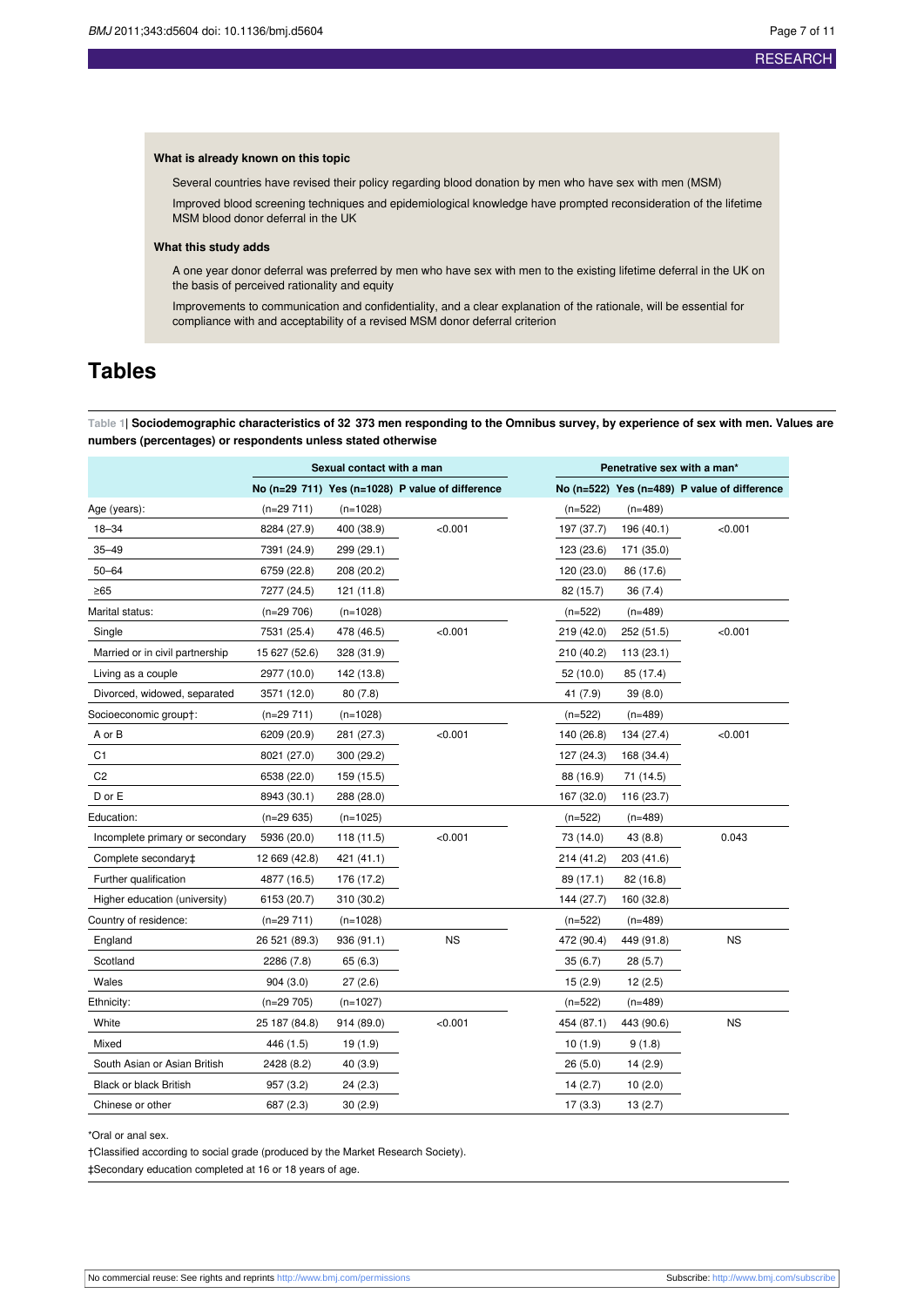<span id="page-7-0"></span>Table 2| Sexual practice and identity among the 1028 men reporting any male sexual contact in the Omnibus survey in Britain. Values are **numbers (percentages) of respondents**

|                          | <b>Experience of penetrative male sex</b> |                                              |            | <b>Experience of non-penetrative</b> |            |
|--------------------------|-------------------------------------------|----------------------------------------------|------------|--------------------------------------|------------|
|                          |                                           | In past 12 months Before past 12 months only | Any        | male sexual contact only             | All        |
| Survey respondents       | 256 (24.9)                                | 227 (22.1)                                   | 489 (47.6) | 522 (50.8)                           | 1028 (100) |
| Sexual identity:         | $(n=254)$                                 | $(n=224)$                                    | $(n=484)$  | $(n=515)$                            | $(n=1009)$ |
| Homosexual or gay        | 185 (72.3)                                | 51(22.5)                                     | 238 (48.7) | 24(4.6)                              | 265 (26.3) |
| Bisexual                 | 50 (19.5)                                 | 65(28.6)                                     | 116 (23.7) | 53 (10.2)                            | 172 (17.1) |
| Heterosexual or straight | 15 (5.9)                                  | 95(41.9)                                     | 113 (23.1) | 411 (78.7)                           | 528 (52.3) |
| Other, don't know        | 4(1.6)                                    | 13 (5.7)                                     | 17 (3.5)   | 27(5.2)                              | 32(4.4)    |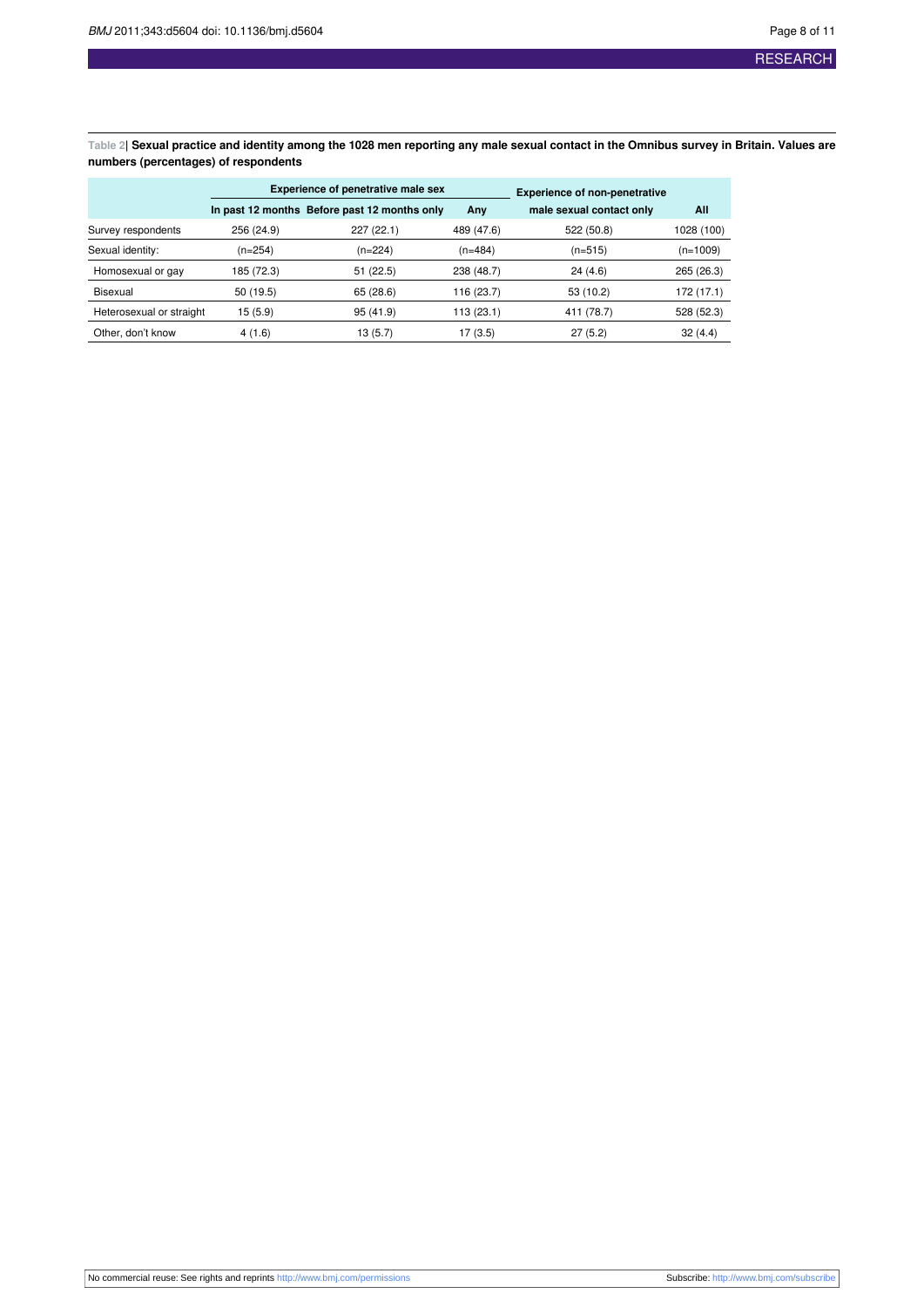<span id="page-8-0"></span>Table 3| Blood donation practice among the 1028 men reporting any male sexual contact in the Omnibus survey in Britain. Values are **numbers (percentages) of respondents**

| Donation practice and<br>compliance with "MSM donor<br>deferral"* |                   | Men with experience of male penetrative sex | Men with experience |                                     |                 |
|-------------------------------------------------------------------|-------------------|---------------------------------------------|---------------------|-------------------------------------|-----------------|
|                                                                   | In past 12 months | Before past 12 months<br>only               | Anyt                | of non-penetrative<br>male sex only | $All+$          |
| Ever donated blood in Britain§                                    | 57/256 (22.3)     | 69/227 (30.4)                               | 126/485 (25.8)      | 164/521 (31.4)                      | 295/1006 (28.7) |
| Ever donated blood despite<br>ineligibility                       | 17/249 (6.8)**    | 33/219 (15.1)**                             | 50/474 (10.6)       |                                     |                 |
| Donated in past 12 monthstt                                       | 5/238(2.2)        | 6/212(2.8)                                  | 11/456 (2.5)        | 16/475 (3.3)                        | 27/946 (2.9)    |
| Reasons for not donating<br>blood‡‡:                              | $(n=190)$         | $(n=153)$                                   | $(n=348)$           | $(n=349)$                           | $(n=707)$       |
| Excluded because of<br>penetrative sex with a man                 | 46 (24.2)         | 15(9.8)                                     | 61 (17.5)**         | $4(1.2)$ **                         | 66 (9.3)        |
| Excluded because of other<br>sexual contact with a man            | 36 (19.0)         | 13(8.5)                                     | 49 (14.1)**         | $2(0.6)$ **                         | 51(7.2)         |
| Excluded for other reasons                                        | 12(6.3)           | 9(5.9)                                      | 23(6.6)             | 36 (10.3)                           | 59 (8.4)        |
| Medical reasons (such as<br>anaemia)                              | 12(6.3)           | 15(9.8)                                     | 27(7.8)             | 34(9.7)                             | 61(8.6)         |
| Never considered it                                               | 26 (13.4)         | 38 (24.8)                                   | 64 (18.4) §§        | 88 (25.2) §§                        | 157 (22.2)      |
| Do not want to                                                    | 23 (12.1)         | 10(6.5)                                     | 33(9.5)             | 43 (12.3)                           | 78 (11.0)       |
| Considered it but not got around<br>to it                         | 21(11.1)          | 26 (17.0)                                   | 49 (14.1)**         | 83 (23.8)**                         | 133 (18.8)      |
| Too busy                                                          | 12(6.3)           | 16 (10.5)                                   | 29(8.3)             | 41 (11.8)                           | 70 (9.9)        |
| Fear of needles or pain                                           | 18(9.5)           | 25 (16.3)                                   | 43 (12.4)           | 38 (10.9)                           | 81 (11.5)       |

\*MSM donor deferral=UK blood services' lifetime ban on donation by men who had ever had penetrative sex with a man (enacted 1986).

†Includes non-response with regard to how recent the experience of male penetrative sex was.

‡Includes non-response with regard to experience of penetrative sex with men.

§Includes England, Scotland, and Wales.

¶Ever donated blood since first penetrative sex with male and since MSM donor deferral (1986 or later). Cases in which neither reported nor calculated compliance could be established (n=27) were excluded from all compliance related analyses.

\*\*P<0.01 (comparing experience of penetrative sex or date of such sex for ineligible donation).

††Numerators are an estimate reported to the nearest integer assuming that (a) 67% of donations in 2008 were made between May and December and (b) on average, 50% of these donations were made within 12 months of participation in the survey (May to December 2009). Blood donation during the past 12 months was calculated as ((No of men who last donated in 2009) + (No of men who last donated in 2008 × 0.67 × 0.5)) / No of respondents.

‡‡Multiple response, so the cumulative percentages may not equal and may exceed 100. Denominator, however, is constant across response options as non-response applied to the entire question.

§§P<0.05 (comparing experience of penetrative sex or date of such sex for ineligible donation).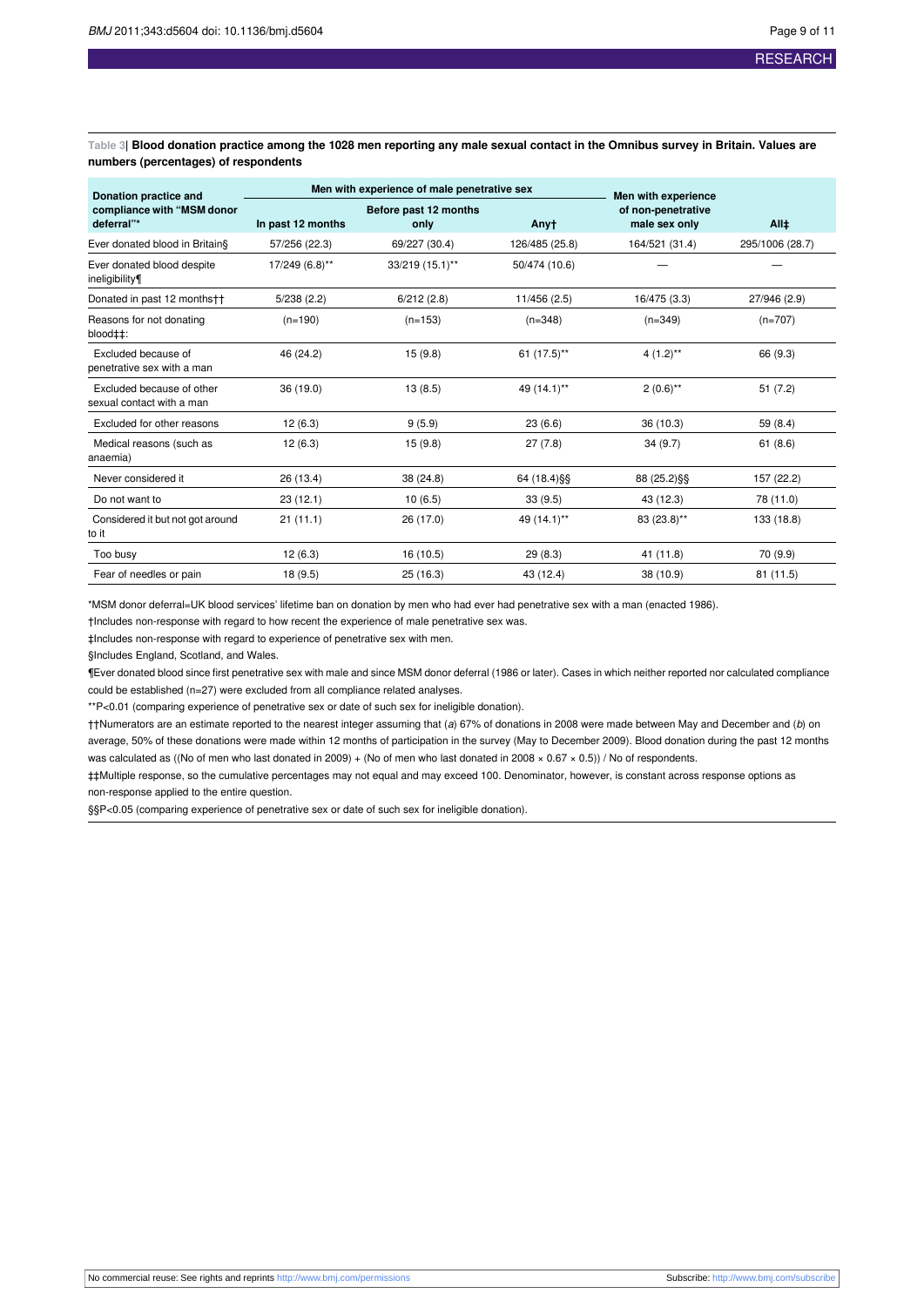<span id="page-9-0"></span>Table 4| Perceptions of men reporting any male sexual contact on current and potential revisions to MSM donor deferral\* criteria. Values **are numbers (percentages) of respondents in agreement with statements†**

|                                                                                                                                                           | Men with experience of penetrative male sex |                | Men with experience of           |                 |
|-----------------------------------------------------------------------------------------------------------------------------------------------------------|---------------------------------------------|----------------|----------------------------------|-----------------|
| Perceptions of current donor deferral criteria<br>and screening procedures                                                                                | "Non-compliers"*                            | "Compliers"*   | non-penetrative male<br>sex only | All±            |
| The rules around who can give blood are clear and<br>easy to understand                                                                                   | 24/50 (48)                                  | 177/419 (42)   | 229/511 (45)                     | 440/1009 (43.6) |
| The rule that excludes men who have sex with men<br>for life should stay that way because we need to<br>make the sure the blood supply is completely safe | 17/50 (34)                                  | 130/420 (31)   | 258/514 (50)                     | 414/1012 (40.9) |
| The blood service needs to provide more information<br>and explanation about who can and can't give blood                                                 | 36/50 (72)                                  | 326/421 (77)   | 356/514 (69)                     | 740/1014 (73.0) |
| Because blood donations are screened. I believe it's<br>safe for me to give blood, and I would do so<br>regardless of the rules                           | 25/49 (51)                                  | 197/420 (47)   | 257/511 (50)                     | 489/1008 (48.5) |
| Likely conduct if MSM donor deferral criterion<br>changed:                                                                                                |                                             |                |                                  |                 |
| A change in the rule would make no difference to<br>whether I give blood                                                                                  | 26/50 (52)                                  | 195/419 (47)   | 300/513 (58)                     | 535/1010 (53.0) |
| I'd be more likely to give blood because the rule<br>that men who have sex with men can never give<br>blood has put me off in the past                    | 18/50 (36)                                  | 194/416 (47)   | 95/509 (19)                      | 314/1000 (31.4) |
| I would be more likely to give blood because the<br>new rule would make me eligible to donate                                                             | 17/50 (34) §                                | 210/418 (50) § | 121/513 (24)                     | 357/1008 (35.4) |
| Groups perceived to be excluded from blood donation<br>under current criteria¶                                                                            | $(n=50)$ **                                 | $(n=424)$ **   | $(n=522)$                        | $(n=1028)$ **   |
| Men who have ever had penetrative sex with a man                                                                                                          | 13 (26)                                     | 127 (30)       | 110(21)                          | 258 (25.1)      |
| Men who have ever had unprotected penetrative<br>sex with a man                                                                                           | 19 (38)                                     | 148 (35)       | 152 (29)                         | 326 (31.7)      |
| Men who have ever had any sexual contact with a<br>man                                                                                                    | 17 (34)                                     | 170 (40)       | 112 (21)                         | 309 (30.1)      |
| Anyone who has ever sold sex                                                                                                                              | 20(40)                                      | 127 (30)       | 144 (28)                         | 298 (29.0)      |
| Anyone who has ever injected drugs for non-medical<br>purposes                                                                                            | 22(44)                                      | 184 (43)       | 227 (43)                         | 443 (43.1)      |
| Don't know                                                                                                                                                | 12(24)                                      | 97 (23)        | 150 (29)                         | 270 (26.3)      |

\*MSM donor deferral=UK blood services' lifetime ban on donation by men who had ever had penetrative sex with a man (enacted 1985). "Non-compliers" and "compliers" refer to such men's compliance with the lifetime ban.

†Includes responses "strongly agree" and "tend to agree" (attitudinal questions used a 5 point Likert scale). Denominators exclude non-response.

‡Includes non-response regarding history of male penetrative sex and blood donation history.

§Significant at P<0.05 (comparing responses of "non-compliers" and "compliers").

¶Multiple response, so the cumulative percentages may not equal and may exceed 100. Denominator, however, is constant across response options as non-response applied to the entire question.

\*\*Denominator is specified total; excludes non-response.